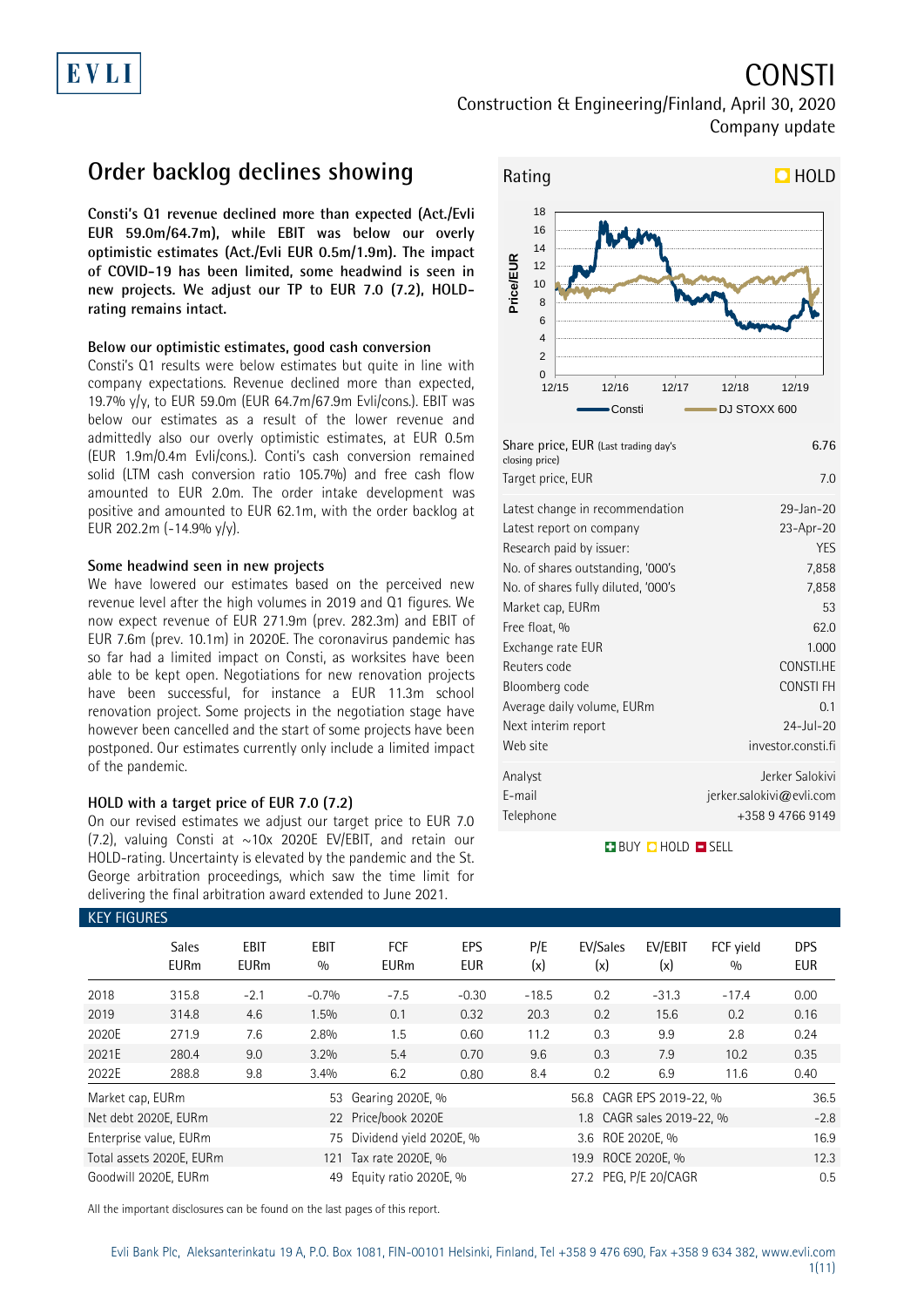CONSTI

Construction & Engineering/Finland, April 30, 2020 Company update

|                                   | <b>MCAP</b> |        | EV/EBITDA |        |        | EV/EBIT |        |       | P/E    |        |
|-----------------------------------|-------------|--------|-----------|--------|--------|---------|--------|-------|--------|--------|
| <b>Construction companies</b>     | <b>MEUR</b> | 20     | 21        | 22     | 20     | 21      | 22     | 20    | 21     | 22     |
| YIT                               | 1025        | 10.2x  | 9.7x      | 9.7x   | 14.6x  | 12.9x   | 12.9x  | 14.0x | 10.7x  | 10.7x  |
| lSRV Yhtiöt                       | 64          | 30.1x  | 19.1x     | 19.1x  | 65.2x  | 27.2x   | 27.2x  |       |        |        |
| Lehto Group                       | 85          | 12.8x  | 7.9x      | 7.9x   | 20.9x  | 10.4x   | 10.4x  | 16.3x | 6.1x   | 6.1x   |
| <b>Skanska</b>                    | 7280        | 8.3x   | 8.2x      | 8.2x   | 10.3x  | 10.3x   | 10.3x  | 12.4x | 12.4x  | 12.4x  |
| <b>INCC</b>                       | 1531        | 6.1x   | 5.7x      | 5.7x   | 10.4x  | 9.4x    | 9.4x   | 12.2x | 11.1x  | 11.1x  |
| <b>Peab</b>                       | 2079        | 8.1x   | 7.9x      | 7.9x   | 10.3x  | 11.4x   | 11.4x  | 11.2x | 10.7x  | 10.7x  |
| <b>JM</b>                         | 1179        | 9.8x   | 9.5x      | 9.5x   | 9.7x   | 9.4x    | 9.4x   | 9.8x  | 9.5x   | 9.5x   |
| Veidekke                          | 1108        | 7.4x   | 6.8x      | 6.8x   | 12.8x  | 11.5x   | 11.5x  | 11.1x | 10.1x  | 10.1x  |
| Peer Group Average                | 1481        | 11.6x  | 9.4x      | 9.4x   | 19.3x  | 12.8x   | 12.8x  | 12.4x | 10.1x  | 10.1x  |
| Peer Group Median                 | 1067        | 9.0x   | 8.1x      | 8.1x   | 11.6x  | 10.9x   | 10.9x  | 12.2x | 10.7x  | 10.7x  |
| Consti (Evli est.)                | 53          | 6.9x   | 5.8x      | 5.2x   | 9.9x   | 7.9x    | 6.9x   | 11.2x | 9.6x   | 8.4x   |
| Consti prem./disc. to peer median |             | $-24%$ | $-28%$    | $-36%$ | $-14%$ | $-27%$  | $-36%$ | $-8%$ | $-10%$ | $-21%$ |

Source FactSet, Evli Research

| <b>Building installations and</b> | <b>MCAP</b> |        | EV/EBITDA |        |        | EV/EBIT |        |        | P/E    |        |
|-----------------------------------|-------------|--------|-----------|--------|--------|---------|--------|--------|--------|--------|
| services companies                | <b>MEUR</b> | 20     | 21        | 22     | 20     | 21      | 22     | 20     | 21     | 22     |
| <b>Caverion</b>                   | 718         | 7.5x   | 6.5x      | 6.5x   | 16.8x  | 12.3x   | 12.3x  | 18.8x  | 13.0x  | 13.0x  |
| Bravida Holding                   | 1523        | 11.9x  | 11.2x     | 11.2x  | 16.0x  | 15.0x   | 15.0x  | 18.7x  | 17.3x  | 17.3x  |
| MITIE Group                       | 291         | 4.5x   | 4.3x      | 4.3x   | 6.7x   | 6.1x    | 6.1x   | 5.0x   | 4.4x   | 4.4x   |
| <b>ISS A/S</b>                    | 2598        | 8.7x   | 6.7x      | 6.7x   | 12.9x  | 9.7x    | 9.7x   | 16.4x  | 9.4x   | 9.4x   |
| <b>Bilfinger</b>                  | 702         | 3.2x   | 2.8x      | 2.8x   | 7.0x   | 4.8x    | 4.8x   | 13.5x  | 7.3x   | 7.3x   |
| Instalco                          | 557         | 10.8x  | 10.4x     | 10.4x  | 12.9x  | 12.5x   | 12.5x  | 15.6x  | 15.3x  | 15.3x  |
| Peer Group Average                | 1481        | 7.8x   | 7.0x      | 7.0x   | 12.1x  | 10.1x   | 10.1x  | 14.7x  | 11.1x  | 11.1x  |
| Peer Group Median                 | 1067        | 8.1x   | 6.6x      | 6.6x   | 12.9x  | 11.0x   | 11.0x  | 16.0x  | 11.2x  | 11.2x  |
| Consti (Evli est.)                | 53          | 6.9x   | 5.8x      | 5.2x   | 9.9x   | 7.9x    | 6.9x   | 11.2x  | 9.6x   | 8.4x   |
| Consti prem./disc. to peer median |             | $-15%$ | $-12%$    | $-22%$ | $-23%$ | $-28%$  | $-37%$ | $-30%$ | $-14%$ | $-25%$ |

Source FactSet, Evli Research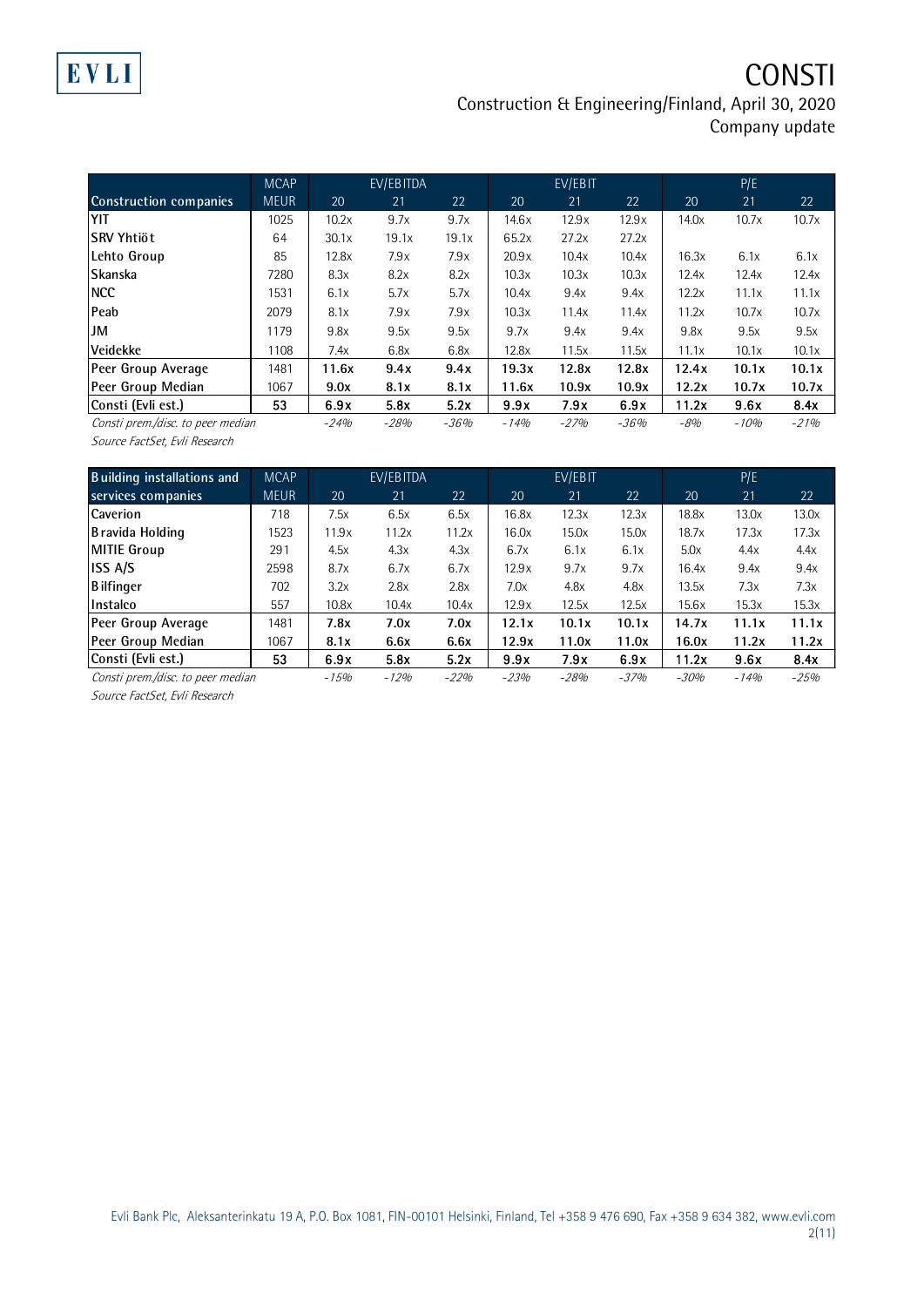| VALUATION RESULTS        | <b>BASE CASE DETAILS</b>    | VALUATION ASSUMPTIONS  | ASSUMPTIONS FOR WACC           |      |
|--------------------------|-----------------------------|------------------------|--------------------------------|------|
| Current share price      | 6.76 PV of Free Cash Flow   | 66 Long-term growth, % | 1.2 Risk-free interest rate, % | 2.25 |
| DCF share value          | 14.17 PV of Horizon value   | 69 WACC, %             | 8.6 Market risk premium, %     | 5.8  |
| Share price potential, % | 109.7 Unconsolidated equity | 0 Spread, %            | 0.5 Debt risk premium, %       | 3.3  |
| Maximum value            | 15.4 Marketable securities  | 10 Minimum WACC, %     | 8.1 Equity beta coefficient    | 1.15 |
| Minimum value            | 13.1 Debt - dividend        | -33 Maximum WACC, %    | 9.1 Target debt ratio, %       | 30   |
| Horizon value, %         | 50.9 Value of stock         | 111 Nr of shares, Mn   | 7.9 Effective tax rate, %      | 20   |

| DCF valuation, EURm        | 2019     | 2020E          | 2021E    | 2022E          | 2023E          | 2024E          | 2025E          | 2026E       | 2027E    | 2028E       | 2029E          | Horizon |
|----------------------------|----------|----------------|----------|----------------|----------------|----------------|----------------|-------------|----------|-------------|----------------|---------|
| Net sales                  | 315      | 272            | 280      | 289            | 293            | 298            | 302            | 307         | 311      | 316         | 320            | 323     |
| Sales growth, %            | $-0.3$   | $-13.6$        | 3.1      | 3.0            | 1.5            | 1.5            | 1.5            | 1.5         | 1.5      | 1.5         | 1.2            | 1.2     |
| Operating income (EBIT)    | 5        | 8              | 9        | 10             | 12             | 12             | 12             | 12          | 12       | 13          | 11             | 11      |
| Operating income margin, % | 1.5      | 2.8            | 3.2      | 3.4            | 4.2            | 4.0            | 4.0            | 4.0         | 4.0      | 4.0         | 3.5            | 3.5     |
| + Depreciation+amort.      | 4        | 3              | 3        | 3              | 3              | 4              | 4              | 4           | 4        | 4           | 4              |         |
| <b>EBITDA</b>              | 8        | 11             | 12       | 13             | 16             | 15             | 16             | 16          | 16       | 16          | 15             |         |
| - Paid taxes               | 0        | $-2$           | $-2$     | $-2$           | $-2$           | $-2$           | $-2$           | $-2$        | $-2$     | $-3$        | $-2$           |         |
| - Change in NWC            | $-3$     | $-3$           | $\Omega$ | $\mathbf 0$    | $\mathbf 0$    | $\overline{0}$ | $\mathbf{0}$   | $\mathbf 0$ | $\Omega$ | $\mathbf 0$ | $\mathbf{0}$   |         |
| NWC / Sales, %             | $-1.7$   | $-0.8$         | $-0.8$   | $-0.8$         | $-0.8$         | $-0.8$         | $-0.8$         | $-0.8$      | $-0.8$   | $-0.8$      | $-0.8$         |         |
| + Change in other liabs    | $\Omega$ | $\mathbf 0$    | $\Omega$ | $\overline{0}$ | $\mathbf{0}$   | $\Omega$       | $\Omega$       | $\mathbf 0$ | $\Omega$ | $\Omega$    | $\Omega$       |         |
| - Operative CAPEX          | $-3$     | $-2$           | $-2$     | $-2$           | $-2$           | $-2$           | $-2$           | $-2$        | $-2$     | $-2$        | $-2$           |         |
| opCAPEX / Sales, %         | 1.3      | 1.2            | 1.2      | 1.2            | 1.2            | 1.2            | 1.2            | 1.2         | 1.2      | 1.2         | 1.2            |         |
| - Acquisitions             | $\Omega$ | $\mathbf{0}$   | $\Omega$ | $\Omega$       | $\overline{0}$ | $\Omega$       | $\Omega$       | $\Omega$    | $\Omega$ | $\Omega$    | $\Omega$       |         |
| + Divestments              | $\Omega$ | 0              | 0        | 0              | $\overline{0}$ | 0              | 0              | 0           | 0        | 0           | 0              |         |
| - Other items              | $\Omega$ | 0              | 0        | $\Omega$       | $\overline{0}$ | $\Omega$       | $\Omega$       | 0           | $\Omega$ | $\Omega$    | $\overline{0}$ |         |
| $=$ FCFF                   | 2        | 4              | 9        | 9              | 12             | 11             | 12             | 12          | 12       | 12          | 11             | 152     |
| $=$ Discounted FCFF        |          | $\overline{4}$ | 7        | 7              | 9              | 8              | 7              | 7           | 6        | 6           | 5              | 69      |
|                            |          |                |          |                |                |                |                |             |          |             |                |         |
| $=$ DFCF min WACC          |          | 4              | 7        | 7              | 9              | 8              | $\overline{7}$ | 7           | 7        | 6           | 5              | 77      |
| $=$ DFCF max WACC          |          | 4              | 7        | $\overline{7}$ | 8              | 8              | 7              | 7           | 6        | 6           | 5              | 61      |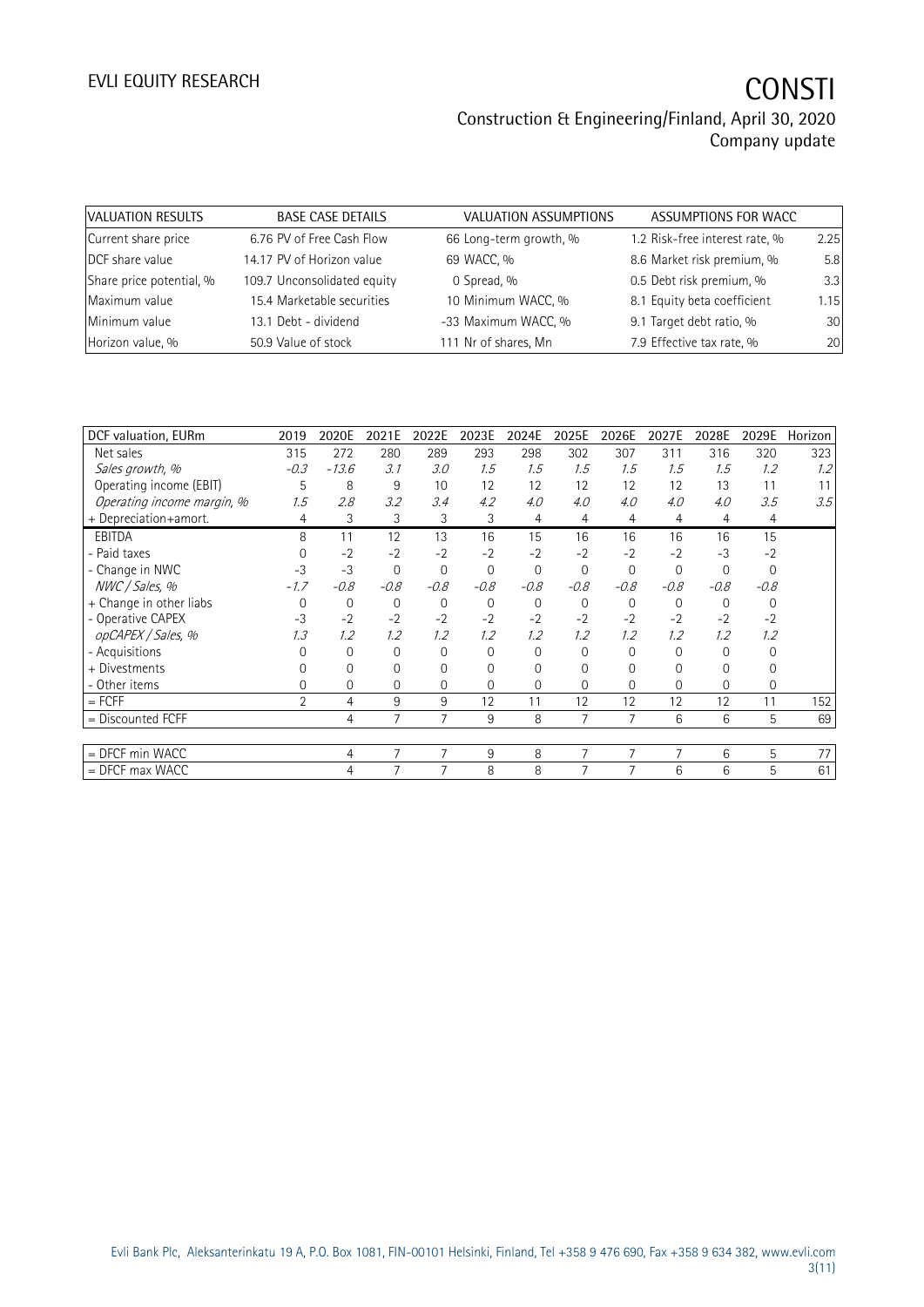# EVLI EQUITY RESEARCH **CONSTI** Construction & Engineering/Finland, April 30, 2020

Company update

| INTERIM FIGURES                      |         |         |         |         |         |         |         |         |         |         |         |         |
|--------------------------------------|---------|---------|---------|---------|---------|---------|---------|---------|---------|---------|---------|---------|
| EVLI ESTIMATES, EURm                 | 201901  | 201902  | 201903  | 201904  | 2019    | 202001  | 2020Q2E | 2020Q3E | 2020Q4E | 2020E   | 2021E   | 2022E   |
| Net sales                            | 73.5    | 81.2    | 81.8    | 78.3    | 314.8   | 59.0    | 68.5    | 69.9    | 74.4    | 271.9   | 280.4   | 288.8   |
| EBITDA                               | 0.5     | 1.0     | 3.0     | 3.6     | 8.1     | 1.3     | 2.7     | 3.1     | 4.0     | 10.9    | 12.2    | 13.2    |
| EBITDA margin (%)                    | 0.7     | 1.3     | 3.6     | 4.7     | 2.6     | 2.2     | 3.9     | 4.4     | 5.3     | 4.0     | 4.4     | 4.6     |
| EBIT                                 | $-0.4$  | 0.1     | 2.1     | 2.8     | 4.6     | 0.5     | 1.8     | 2.2     | 3.1     | 7.6     | 9.0     | 9.8     |
| EBIT margin (%)                      | $-0.5$  | 0.1     | 2.6     | 3.6     | 1.5     | 0.8     | 2.6     | 3.1     | 4.2     | 2.8     | 3.2     | 3.4     |
| Net financial items                  | $-0.2$  | $-0.4$  | $-0.3$  | $-0.3$  | $-1.2$  | $-0.3$  | $-0.3$  | $-0.3$  | $-0.3$  | $-1.2$  | $-1.6$  | $-1.5$  |
| Pre-tax profit                       | $-0.6$  | $-0.3$  | 1.8     | 2.5     | 3.4     | 0.2     | 1.5     | 1.9     | 2.8     | 6.4     | 7.4     | 8.3     |
| Tax                                  | 0.1     | 0.1     | $-0.4$  | $-0.6$  | $-0.7$  | 0.0     | $-0.3$  | $-0.4$  | $-0.6$  | $-1.3$  | $-1.5$  | $-1.7$  |
| Tax rate (%)                         | 20.1    | 19.6    | 20.0    | 22.2    | 21.6    | 16.9    | 20.0    | 20.0    | 20.0    | 19.9    | 20.0    | 20.0    |
| Net profit                           | $-0.5$  | $-0.3$  | 1.4     | 1.9     | 2.5     | 0.0     | 1.1     | 1.4     | 2.2     | 4.7     | 5.5     | 6.3     |
| EPS                                  | $-0.06$ | $-0.04$ | 0.18    | 0.24    | 0.32    | 0.00    | 0.14    | 0.18    | 0.27    | 0.60    | 0.70    | 0.80    |
| EPS adjusted (diluted no. of shares) | $-0.06$ | $-0.04$ | 0.18    | 0.24    | 0.32    | 0.00    | 0.14    | 0.18    | 0.27    | 0.60    | 0.70    | 0.80    |
| Dividend per share                   | 0.00    | 0.00    | 0.00    | 0.00    | 0.16    | 0.00    | 0.00    | 0.00    | 0.00    | 0.24    | 0.35    | 0.40    |
| SALES, EURm                          |         |         |         |         |         |         |         |         |         |         |         |         |
| Housing Companies                    | 28.3    | 27.7    | 30.4    | 24.0    | 110.4   | 16.5    | 20.4    | 21.3    | 21.4    | 79.5    | 82.4    | 84.9    |
| Corporations                         | 27.6    | 31.7    | 27.9    | 31.8    | 119.1   | 20.8    | 23.9    | 24.2    | 26.3    | 95.1    | 96.8    | 99.7    |
| <b>Public Sector</b>                 | 5.3     | 8.3     | 10.5    | 9.8     | 33.9    | 9.4     | 10.8    | 10.9    | 11.9    | 43.1    | 46.4    | 47.7    |
| <b>Building Technology</b>           | 16.4    | 18.8    | 18.0    | 16.6    | 69.7    | 15.5    | 16.9    | 17.1    | 18.6    | 68.1    | 69.5    | 71.6    |
| Elimination                          | $-4.1$  | $-5.2$  | $-5.0$  | $-3.9$  | $-18.2$ | $-3.0$  | $-3.5$  | $-3.5$  | $-3.8$  | $-13.8$ | $-14.6$ | $-15.1$ |
| Total                                | 73.5    | 81.2    | 81.8    | 78.3    | 314.8   | 59.0    | 68.5    | 69.9    | 74.4    | 271.9   | 280.4   | 288.8   |
| SALES GROWTH, Y/Y %                  |         |         |         |         |         |         |         |         |         |         |         |         |
| Housing Companies                    | 58.6    | 10.2    | 4.9     | $-25.9$ | 5.8     | $-41.9$ | $-26.4$ | $-30.0$ | $-10.8$ | $-28.0$ | 3.6     | 3.0     |
| Corporations                         | 6.4     | $-4.3$  | $-15.9$ | $-24.3$ | $-11.3$ | $-24.8$ | $-24.7$ | $-13.5$ | $-17.3$ | $-20.1$ | 1.8     | 3.0     |
| <b>Public Sector</b>                 | 75.1    | 116.8   | 161.4   | 36.6    | 88.0    | 77.7    | 30.7    | 3.8     | 22.0    | 27.1    | 7.7     | 3.0     |
| <b>Building Technology</b>           | $-8.4$  | $-6.9$  | 7.2     | $-18.5$ | $-7.2$  | $-5.5$  | $-9.9$  | $-5.0$  | 12.1    | $-2.4$  | 2.1     | 3.0     |
| Elimination                          | 67.8    | 16.8    | 24.5    | $-23.5$ | 13.6    | $-26.8$ | $-33.2$ | $-29.3$ | $-2.6$  | $-24.1$ | 5.7     | 3.0     |
| Total                                | 18.0    | 4.4     | 3.7     | $-19.1$ | $-0.3$  | $-19.7$ | $-15.7$ | $-14.5$ | $-4.9$  | $-13.6$ | 3.1     | 3.0     |
| EBIT, EURm                           |         |         |         |         |         |         |         |         |         |         |         |         |
| Group                                | $-0.4$  | 0.1     | 2.1     | 2.8     | 4.6     | 0.5     | 1.8     | 2.2     | 3.1     | 7.6     | 9.0     | 9.8     |
| Total                                | $-0.4$  | 0.1     | 2.1     | 2.8     | 4.6     | 0.5     | 1.8     | 2.2     | 3.1     | 7.6     | 9.0     | 9.8     |
| EBIT margin, %                       |         |         |         |         |         |         |         |         |         |         |         |         |
| Total                                | $-0.5$  | 0.1     | 2.6     | 3.6     | 1.5     | 0.8     | 2.6     | 3.1     | 4.2     | 2.8     | 3.2     | 3.4     |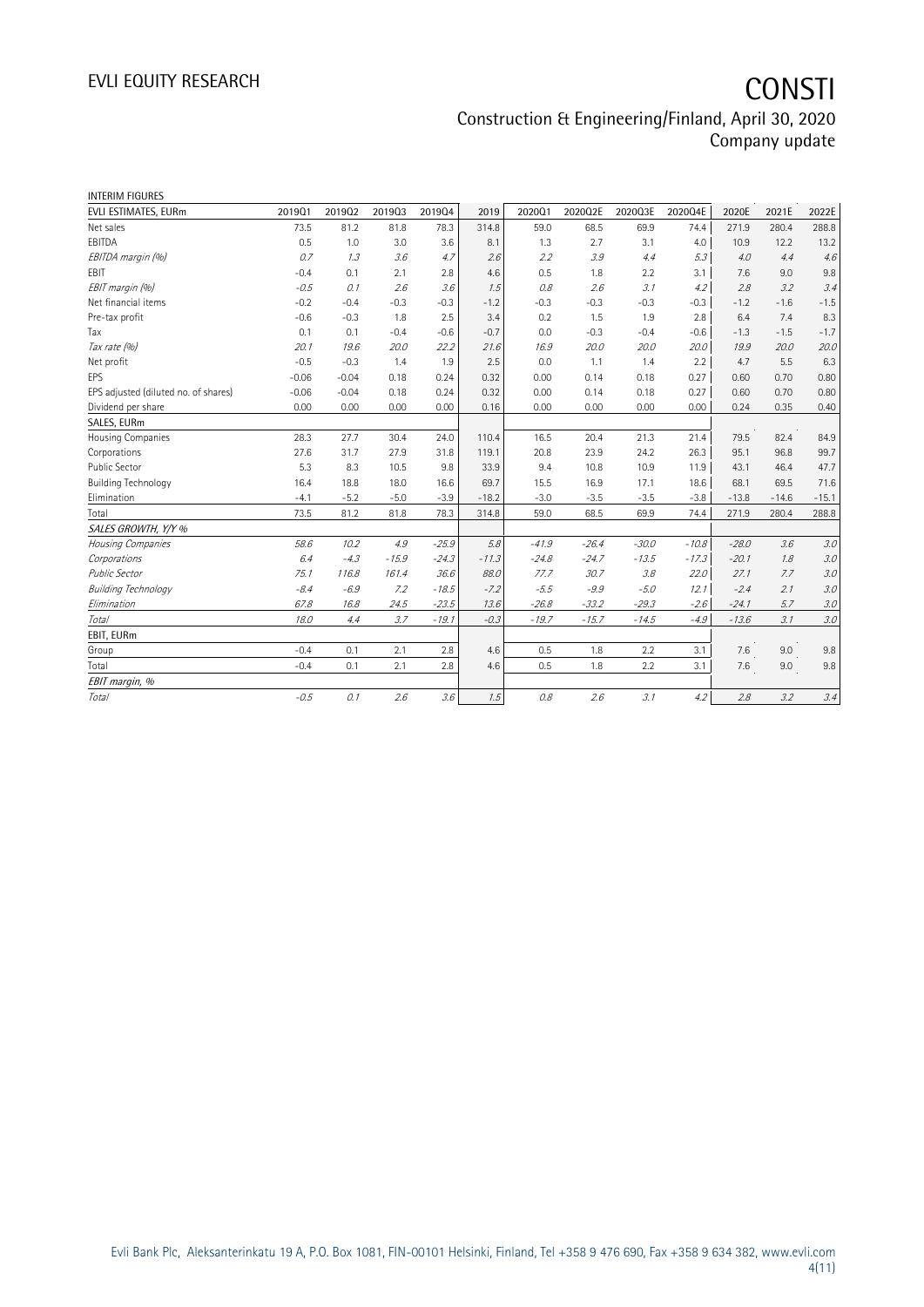# EVLI EQUITY RESEARCH **CONSTI**

## Construction & Engineering/Finland, April 30, 2020 Company update

| INCOME STATEMENT, EURm                   | 2015            | 2016         | 2017           | 2018         | 2019           | 2020E               | 2021E        | 2022E           |
|------------------------------------------|-----------------|--------------|----------------|--------------|----------------|---------------------|--------------|-----------------|
| Sales                                    | 256.2           | 261.5        | 300.2          | 315.8        | 314.8          | 271.9               | 280.4        | 288.8           |
| Sales growth (%)                         | 18.6            | 2.1          | 14.8           | 5.2          | $-0.3$         | $-13.6$             | 3.1          | 3.0             |
| EBITDA                                   | 12.6            | 13.1         | 1.7            | $-0.5$       | 8.1            | 10.9                | 12.2         | 13.2            |
| EBITDA margin (%)                        | $4.9\,$         | 5.0          | 0.6            | $-0.1$       | 2.6            | 4.0                 | 4.4          | 4.6             |
| Depreciation                             | $-2.1$          | $-2.1$       | $-2.1$         | $-1.7$       | $-3.5$         | $-3.4$              | $-3.2$       | $-3.4$          |
| EBITA                                    | 10.5            | 10.9         | $-0.4$         | $-2.1$       | 4.6            | 7.6                 | 9.0          | 9.8             |
| Goodwill amortization / writedown        | 0.0             | 0.0          | 0.0            | 0.0          | 0.0            | 0.0                 | 0.0          | 0.0             |
| EBIT                                     | 10.5            | 10.9         | $-0.4$         | $-2.1$       | 4.6            | 7.6                 | 9.0          | 9.8             |
| EBIT margin (%)                          | 4.1             | 4.2          | $-0.1$         | $-0.7$       | 1.5            | 2.8                 | 3.2          | 3.4             |
| Reported EBIT                            | 8.4             | 10.9         | $-0.4$         | $-2.1$       | 4.6            | 7.6                 | 9.0          | 9.8             |
| EBIT margin (reported) (%)               | 3.3             | 4.2          | $-0.1$         | $-0.7$       | 1.5            | 2.8                 | 3.2          | 3.4             |
| Net financials                           | $-4.4$          | $-0.9$       | $-0.8$         | $-0.7$       | $-1.2$         | $-1.2$              | $-1.6$       | $-1.5$          |
| Pre-tax profit                           | 6.2             | 10.1         | $-1.2$         | $-2.8$       | 3.4            | 6.4                 | 7.4          | 8.3             |
| Taxes                                    | $-0.8$          | $-2.1$       | 0.1            | 0.5          | $-0.7$         | $-1.3$              | $-1.5$       | $-1.7$          |
| Minority shares                          | 0.0             | 0.0          | 0.0            | 0.0          | 0.0            | 0.0                 | 0.0          | 0.0             |
| Net profit                               | 3.3             | 8.0          | $-1.1$         | $-2.3$       | 2.5            | 4.7                 | 5.5          | 6.3             |
| Cash NRIs                                | $-2.1$          | 0.0          | 0.0            | 0.0          | 0.0            | 0.0                 | 0.0          | 0.0             |
| Non-cash NRIs                            | 0.0             | 0.0          | 0.0            | 0.0          | 0.0            | 0.0                 | 0.0          | 0.0             |
| <b>BALANCE SHEET, EURm</b>               |                 |              |                |              |                |                     |              |                 |
| Assets                                   |                 |              |                |              |                |                     |              |                 |
| Fixed assets                             | 6               | 6            | 5              | 4            | $\overline{4}$ | $\overline{4}$      | 4            | $\overline{4}$  |
| Goodwill                                 | 43              | 44           | 49             | 49           | 49             | 49                  | 49           | 49              |
| Right of use assets                      | $\mathbf 0$     | $\mathbf 0$  | $\mathbf 0$    | 4            | 3              | 3                   | 3            | 3               |
| Inventory                                | $\mathbf{1}$    | $\mathbf{1}$ | $\overline{1}$ | 1            | $\mathbf{1}$   | $\mathbf{1}$        | $\mathbf{1}$ | $\mathbf{1}$    |
| Receivables                              | 36              | 39           | 36             | 53           | 50             | 49                  | 50           | 52              |
| Liquid funds                             | $\overline{4}$  | $\,9$        | 10             | $\sqrt{3}$   | 10             | 15                  | 15           | 16              |
| Total assets                             | 91              | 98           | 101            | 115          | 117            | 121                 | 123          | 125             |
| Liabilities                              |                 |              |                |              |                |                     |              |                 |
| Shareholder's equity                     | 25              | 30           | 25             | 23           | 26             | 30                  | 33           | 37              |
| Minority interest                        | $\mathbf 0$     | $\mathbf 0$  | $\mathbf 0$    | $\mathbf 0$  | $\mathbf 0$    | $\mathbf 0$         | $\mathbf 0$  | $\mathbf 0$     |
| Convertibles                             | $\overline{0}$  | $\mathbf 0$  | $\mathbf 0$    | $\mathbf{0}$ | 3              | $\sqrt{3}$          | 3            | 3               |
| Lease liabilities                        | $\mathbf 0$     | $\mathbf 0$  | $\mathbf 0$    | 4            | $\overline{4}$ | 3                   | 3            | 3               |
| Deferred taxes                           | $\mathbf 0$     | $\mathbf 0$  | $\mathbf 0$    | $\mathbf 0$  | $\mathbf 0$    | $\mathbf 0$         | $\mathbf 0$  | $\mathbf 0$     |
| Interest bearing debt                    | 21              | 21           | 22             | 23           | 25             | 31                  | 28           | 25              |
| Non-interest bearing current liabilities | 43              | 46           | 52             | 62           | 56             | 52                  | 53           | 55              |
| Other interest-free debt                 | $\overline{0}$  | $\mathbf 0$  | $\mathbf 0$    | $\mathbf{0}$ | $\mathbf 0$    | $\mathbf 0$         | $\mathbf{0}$ | $\overline{0}$  |
| Total liabilities                        | 91              | 98           | 101            | 115          | 117            | 121                 | 123          | 125             |
| CASH FLOW, EURm                          |                 |              |                |              |                |                     |              |                 |
| + EBITDA                                 | 13              | 13           | $\overline{2}$ | $\mathbf 0$  | 8              | 11                  | 12           | 13              |
| - Net financial items                    | $-4$            | $-1$         | $-1$           | $-1$         | $-1$           | $-1$                | $-2$         | $-1$            |
| - Taxes                                  | $-1$            | $-1$         | $-1$           | $\mathbf 0$  | $\mathbf 0$    | $-1$                | $-1$         | $-2$            |
| - Increase in Net Working Capital        | $\overline{2}$  | $\mathbf 0$  | 9              | $-5$         | -3             | -3                  | $\mathbf 0$  | $\mathbf 0$     |
| +/- Other                                | $-2$            | $\mathbf 0$  | $\mathbf 0$    | $\mathbf 0$  | $\mathbf 0$    | $\mathbb O$         | $\mathbf 0$  | $\mathbf 0$     |
| = Cash flow from operations              | $\overline{7}$  | 11           | $9\,$          | $-7$         | $\overline{4}$ | $\sqrt{5}$          | $9\,$        | 10              |
| - Capex                                  | $-1$            | $-2$         | $-1$           | $-1$         | $-4$           | $-3$                | $-3$         | $-4$            |
| - Acquisitions                           | $\mathbf 0$     | $-1$         | $-4$           | $\circ$      | $\mathbf 0$    | $\mathsf{O}\xspace$ | $\mathbf 0$  | $\mathbf 0$     |
| + Divestments                            | $\overline{0}$  | $\mathbf 0$  | $\mathbf{1}$   | 1            | $\mathbf 0$    | $\mathbf 0$         | $\mathbf 0$  | $\overline{0}$  |
| = Free cash flow                         | $6\phantom{1}6$ | 8            | $\overline{4}$ | $-8$         | $\mathbf 0$    | $\sqrt{2}$          | 5            | $6\phantom{1}6$ |
| +/- New issues/buybacks                  | 21              | $\mathbf 0$  | $\mathbf{1}$   | $\mathbf 0$  | $\mathbf 0$    | $\mathsf{O}\xspace$ | $\mathbf 0$  | $\mathbf 0$     |
| - Paid dividend                          | $\overline{0}$  | $-3$         | $-4$           | 0            | $\mathbf 0$    | $-1$                | $-2$         | $-3$            |
| +/- Other                                | $-33$           | $\mathbf 0$  | $-1$           | 1            | 6              | 5                   | $-3$         | $-3$            |
| Change in cash                           | $-6$            | 5            | $\mathbf 0$    | $-6$         | $\overline{7}$ | 5                   | $\mathbf 0$  | $\overline{0}$  |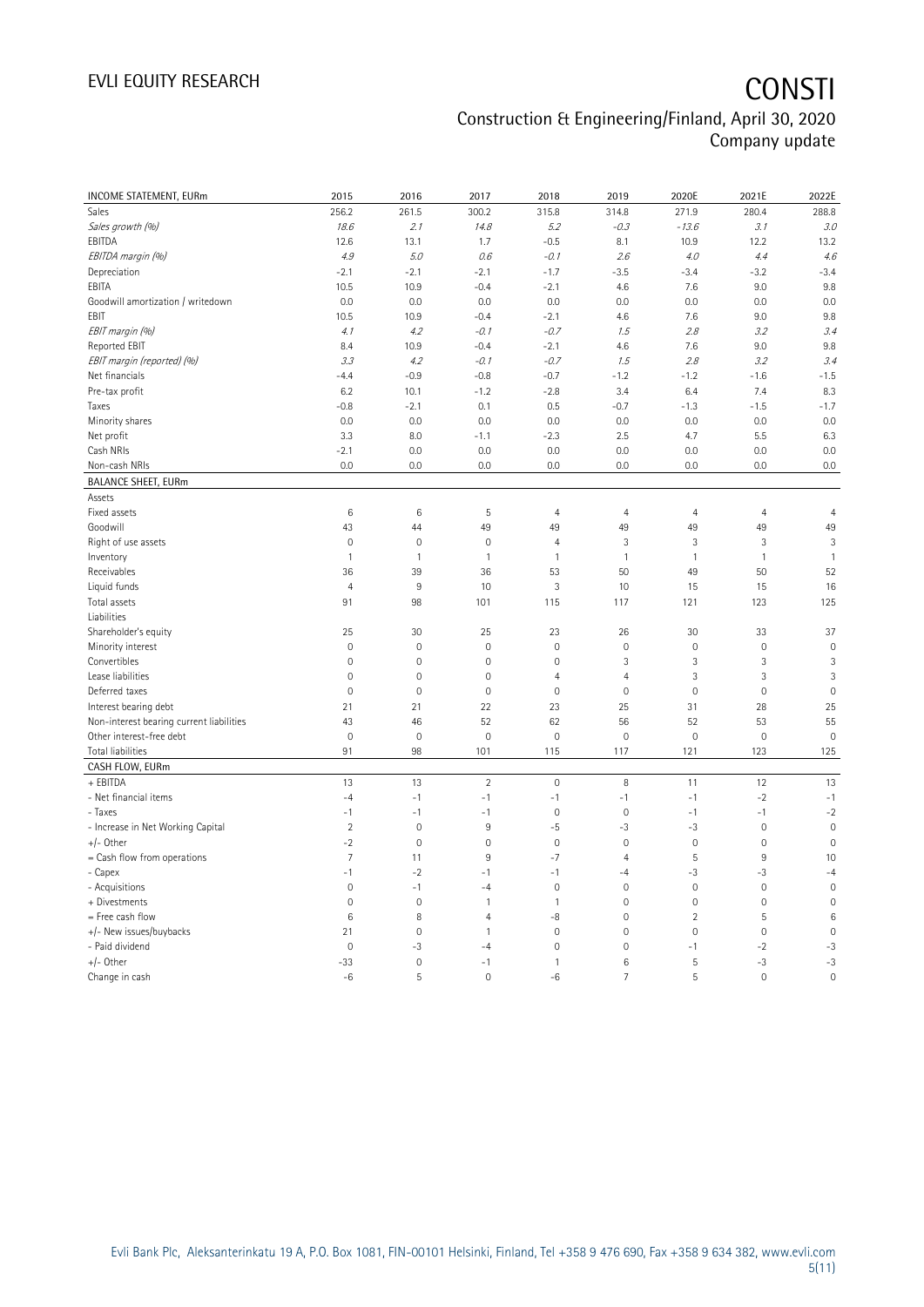| <b>KEY FIGURES</b>                             | 2016         | 2017         | 2018          | 2019           | 2020E           | 2021E          | 2022E           |
|------------------------------------------------|--------------|--------------|---------------|----------------|-----------------|----------------|-----------------|
| M-cap                                          | 112          | 66           | 43            | 50             | 53              | 53             | 53              |
| Net debt (excl. convertibles)                  | 12           | 12           | 23            | 19             | 19              | 15             | 12              |
| Enterprise value                               | 125          | 78           | 67            | 72             | 75              | 71             | 68              |
| Sales                                          | 262          | 300          | 316           | 315            | 272             | 280            | 289             |
| EBITDA                                         | 13           | $\sqrt{2}$   | $\mathbf 0$   | 8              | 11              | 12             | 13              |
| EBIT                                           | 11           | $\mathbf{0}$ | $-2$          | 5              | 8               | 9              | 10              |
| Pre-tax                                        | 10           | $-1$         | $-3$          | 3              | $6\phantom{1}6$ | $\overline{7}$ | 8               |
| Earnings                                       | 8            | $-1$         | $-2$          | $\overline{2}$ | $\overline{5}$  | 6              | $6\phantom{1}6$ |
| Equity book value (excl. minorities)           | 30           | 25           | 23            | 26             | 30              | 33             | 37              |
| Valuation multiples                            |              |              |               |                |                 |                |                 |
| EV/sales                                       | 0.5          | 0.3          | 0.2           | 0.2            | 0.3             | 0.3            | 0.2             |
| EV/EBITDA                                      | 9.5          | 45.3         | $-143.6$      | 8.9            | 6.9             | 5.8            | 5.2             |
| EV/EBITA                                       | 11.4         | $-207.0$     | $-31.3$       | 15.6           | 9.9             | 7.9            | 6.9             |
| EV/EBIT                                        | 11.4         | $-207.0$     | $-31.3$       | 15.6           | 9.9             | 7.9            | 6.9             |
| EV/OCF                                         | 11.7         | 8.8          | $-9.9$        | 19.7           | 15.6            | 8.1            | 7.0             |
| EV/FCFF                                        | 13.8         | 14.9         | $-9.6$        | 31.9           | 18.6            | 8.4            | 7.4             |
| P/FCFE                                         | 13.5         | 14.6         | $-5.7$        | 523.9          | 35.2            | 9.8            | 8.6             |
| P/E                                            | 14.1         | $-61.0$      | $-18.5$       | 20.3           | 11.2            | 9.6            | 8.4             |
| P/B                                            | 3.8          | 2.6          | 1.8           | 1.9            | 1.8             | 1.6            | 1.4             |
| Target EV/EBITDA                               | O.O          | 0.0          | 0.0           | $O.O$          | 7.0             | 6.0            | 5.3             |
| Target EV/EBIT                                 | $0.0$        | $O.O$        | 0.0           | $O.O$          | 10.2            | 8.1            | 7.1             |
| Target EV/FCF                                  | 0.0          | $O.O$        | 0.0           | $O.O$          | 50.9            | 13.6           | 11.3            |
| Target P/B                                     | O.O          | 0.0          | 0.0           | 0.0            | 1.9             | 1.7            | 1.5             |
| Target P/E                                     | 0.0          | $O.O$        | 0.0           | 0.0            | 11.6            | 9.9            | 8.7             |
| Per share measures                             |              |              |               |                |                 |                |                 |
| Number of shares                               | 7,621        | 7,621        | 7,858         | 7,858          | 7,858           | 7,858          | 7,858           |
| Number of shares (diluted)                     | 7,621        | 7,621        | 7,858         | 7,858          | 7,858           | 7,858          | 7,858           |
| EPS                                            | 1.05         | $-0.14$      | $-0.30$       | 0.32           | 0.60            | 0.70           | 0.80            |
| Operating cash flow per share                  | 1.40         | 1.16         | $-0.85$       | 0.47           | 0.61            | 1.13           | 1.24            |
| Free cash flow per share                       | 1.09         | 0.59         | $-0.96$       | 0.01           | 0.19            | 0.69           | 0.78            |
| Book value per share                           | 3.89         | 3.32         | 2.98          | 3.33           | 3.77            | 4.23           | 4.68            |
| Dividend per share                             | 0.54         | 0.00         | 0.00          | 0.16           | 0.24            | 0.35           | 0.40            |
| Dividend payout ratio, %                       | 51.5         | 0.0          | 0.0           | 50.8           | 40.0            | 50.0           | 50.0            |
| Dividend yield, %                              | 3.7          | 0.0          | 0.0           | 2.5            | 3.6             | 5.2            | 5.9             |
| FCF yield, %                                   | 7.4          | 6.8          | $-17.4$       | 0.2            | 2.8             | 10.2           | 11.6            |
| Efficiency measures                            |              |              |               |                |                 |                |                 |
| <b>ROE</b>                                     | 29.5         | $-3.9$       | $-9.6$        | 10.0           | 16.9            | 17.6           | 18.0            |
| <b>ROCE</b>                                    | 22.7         | $-0.6$       |               |                |                 |                |                 |
|                                                |              |              | $-4.2$        | 8.6            | 12.3            | 13.7           | 14.8            |
| Financial ratios                               |              |              |               |                |                 |                |                 |
| Inventories as % of sales                      | 0.2          | 0.2          | 0.2           | 0.2            | 0.2             | 0.2            | 0.2             |
| Receivables as % of sales                      | 14.7         | 12.1         | 16.8          | 15.8           | 18.0            | 18.0           | 18.0            |
| Non-interest bearing liabilities as % of sales | 17.5         | 17.3         | 19.5          | 17.8           | 19.0            | 19.0           | 19.0            |
| NWC/sales, %                                   | $-2.6$       | $-5.0$       | $-2.5$        | $-1.7$         | $-0.8$          | $-0.8$         | $-0.8$          |
| Operative CAPEX/sales, %                       | 0.7          | 0.5          | 0.4           | 1.3            | 1.2             | 1.2            | 1.2             |
| CAPEX/sales (incl. acquisitions), %            | 0.4          | $-0.8$       | 0.4           | 1.3            | 1.2             | 1.2            | 1.2             |
| FCFF/EBITDA                                    | 0.7          | 3.0          | 15.0          | 0.3            | 0.4             | 0.7            | 0.7             |
| Net debt/EBITDA, book-weighted                 | 0.9          | 7.0          | $-50.5$       | 2.3            | 1.7             | 1.2            | 0.9             |
| Debt/equity, market-weighted                   | 0.2          | 0.3          | 0.5           | 0.5            | 0.6             | 0.5            | 0.5             |
|                                                |              |              |               |                |                 |                |                 |
| Equity ratio, book-weighted<br>Gearing, %      | 34.8<br>40.8 | 28.8<br>47.7 | 24.4<br>100.0 | 29.8<br>64.4   | 27.2<br>56.8    | 29.7<br>41.5   | 32.0<br>29.3    |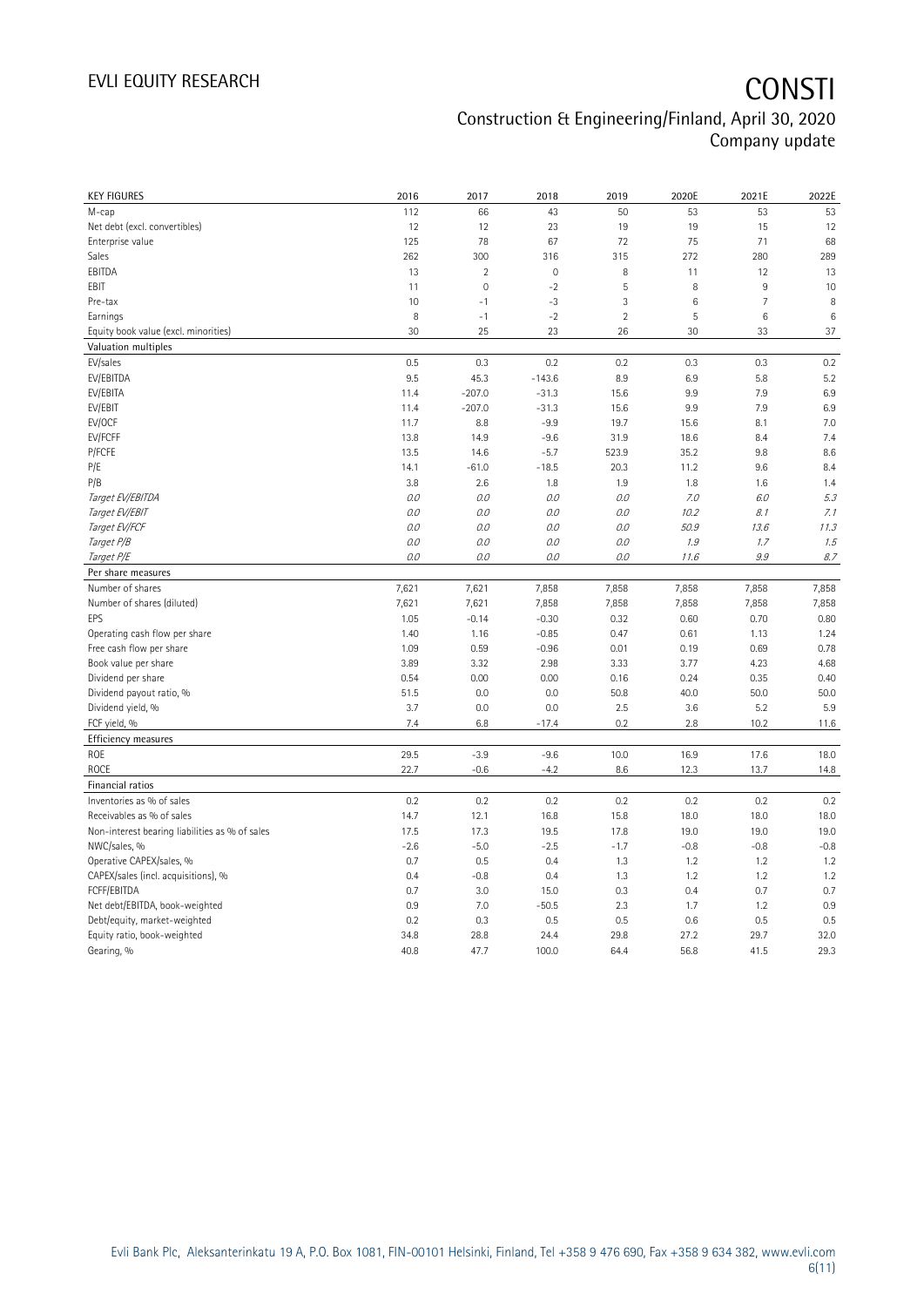COMPANY DESCRIPTION: Consti is one of the leading renovation and technical service companies in Finland. Consti has a comprehensive service offering covering technical building services, residential pipeline renovation, renovation contracting, building facade repair and maintenance, and other renovation and technical services for residential and non-residential properties. Consti was established in 2008 to meet the growing need for repair and construction work.

INVESTMENT CASE: Consti should seek to regain healthier levels of profitability after a period of weaker profitability during the past few years driven by a number of weak margin projects. Reorganisations and more disciplined bidding procedures support the profitability outlook, although the latter has had an unfavourable impact on the order backlog. In the near-term the decline in order backlog along with an anticipated increase in competition following a slow-down in new construction volumes pose growth challenges. The long-term market outlook, however, remains favourable due to among other things a large aging building stock, and the renovation market is expected to see steady growth.

| <b>OWNERSHIP STRUCTURE</b>        | <b>SHARES</b> | <b>EURm</b> | 0/0   |
|-----------------------------------|---------------|-------------|-------|
| Lujatalo Oy                       | 790,000       | 5.340       | 10.1% |
| Evli Finnish Small Cap Fund       | 444,000       | 3.001       | 5.7%  |
| Korkeela Esa Sakari               | 434,133       | 2.935       | 5.5%  |
| Wipunen varainhallinta Oy         | 385,000       | 2.603       | 4.9%  |
| Riikantorppa Oy                   | 385,000       | 2.603       | 4.9%  |
| Kivi Risto Juhani                 | 379,758       | 2.567       | 4.8%  |
| Danske Invest Finnish Equity Fund | 338,708       | 2.290       | 4.3%  |
| Kalervo Markku                    | 299,128       | 2.022       | 3.8%  |
| Korkeela Antti Petteri            | 276,894       | 1.872       | 3.5%  |
| Mutual Fund eQ Nordic Small Cap   | 206,624       | 1.397       | 2.6%  |
| Ten largest                       | 3,939,245     | 26.629      | 50%   |
| Residual                          | 3,919,022     | 26.493      | 50%   |
| Total                             | 7,858,267     | 53.122      | 100%  |

| <b>EARNINGS CALENDAR</b>          |           |
|-----------------------------------|-----------|
| July 24, 2020<br>October 28, 2020 | Q2 report |
|                                   | Q3 report |
|                                   |           |
|                                   |           |
| OTHER EVENTS                      |           |
| April 06, 2020                    | AGM       |
|                                   |           |

### COMPANY MISCELLANEOUS

CFO: Joni Sorsanen Tel: +358 10 288 6000 IR: Ismo Heikkilä

CEO: Esa Korkeela **Hopeatie 2, 6. krs, 00440 Helsinki, Finland**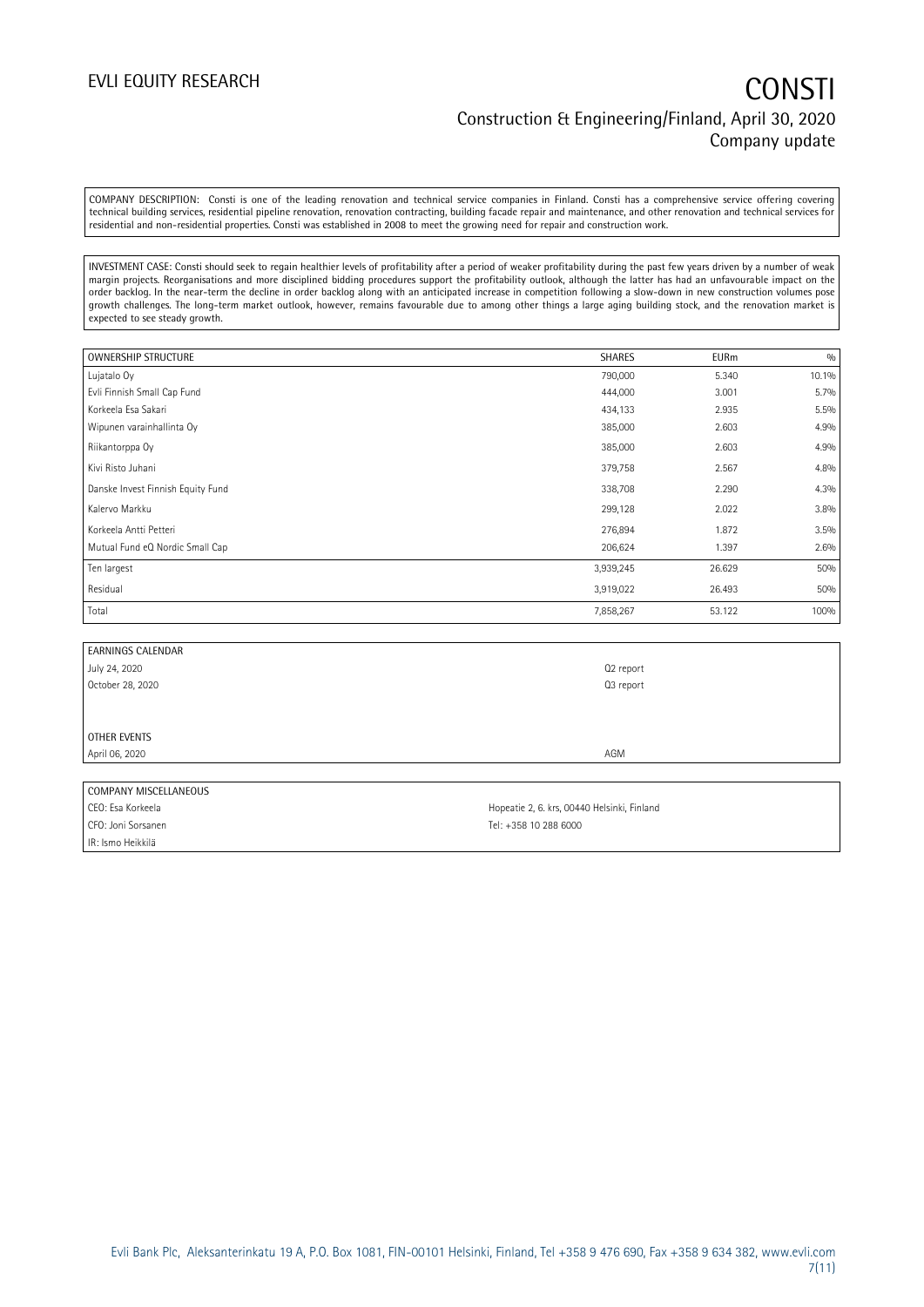DEFINITIONS

| P/E                                                                              | EPS                                                                                                   |
|----------------------------------------------------------------------------------|-------------------------------------------------------------------------------------------------------|
|                                                                                  |                                                                                                       |
| Price per share<br>Earnings per share                                            | Profit before extraord. items and taxes-income taxes + minority interest                              |
|                                                                                  | Number of shares                                                                                      |
| P/BV                                                                             | <b>DPS</b>                                                                                            |
|                                                                                  |                                                                                                       |
| Price per share                                                                  | Dividend for the financial period per share                                                           |
| Shareholders' equity + taxed provisions per share                                |                                                                                                       |
|                                                                                  |                                                                                                       |
| Market cap                                                                       | OCF (Operating cash flow)                                                                             |
|                                                                                  |                                                                                                       |
| Price per share * Number of shares                                               | EBITDA - Net financial items - Taxes - Increase in working                                            |
|                                                                                  | capital - Cash NRIs ± Other adjustments                                                               |
|                                                                                  |                                                                                                       |
| EV (Enterprise value)                                                            | FCF (Free cash flow)                                                                                  |
|                                                                                  |                                                                                                       |
| Market cap + net debt + minority interest at market value $-$                    | Operating cash flow - operative CAPEX - acquisitions + divestments                                    |
| share of associated companies at market value                                    |                                                                                                       |
|                                                                                  |                                                                                                       |
| EV/Sales                                                                         | FCF yield, %                                                                                          |
|                                                                                  |                                                                                                       |
| Enterprise value                                                                 | Free cash flow                                                                                        |
| Sales                                                                            | Market cap                                                                                            |
| EV/EBITDA                                                                        | Operative CAPEX/sales                                                                                 |
|                                                                                  |                                                                                                       |
| Enterprise value                                                                 | Capital expenditure - divestments - acquisitions                                                      |
| Earnings before interest, tax, depreciation and amortization                     | Sales                                                                                                 |
|                                                                                  |                                                                                                       |
| EV/EBIT                                                                          | Net working capital                                                                                   |
|                                                                                  |                                                                                                       |
| Enterprise value                                                                 | Current assets - current liabilities                                                                  |
| Operating profit                                                                 |                                                                                                       |
| Net debt                                                                         | Capital employed/Share                                                                                |
|                                                                                  |                                                                                                       |
| Interest bearing debt - financial assets                                         | Total assets - non-interest bearing debt                                                              |
|                                                                                  | Number of shares                                                                                      |
| Total assets                                                                     | Gearing                                                                                               |
|                                                                                  |                                                                                                       |
| Balance sheet total                                                              | Net debt                                                                                              |
|                                                                                  | Equity                                                                                                |
|                                                                                  |                                                                                                       |
| Div yield, %                                                                     | Debt/Equity, %                                                                                        |
|                                                                                  |                                                                                                       |
| Dividend per share<br>Price per share                                            | Interest bearing debt                                                                                 |
|                                                                                  | Shareholders' equity + minority interest + taxed provisions                                           |
|                                                                                  |                                                                                                       |
| Payout ratio, %                                                                  | Equity ratio, %                                                                                       |
|                                                                                  |                                                                                                       |
| Total dividends                                                                  |                                                                                                       |
| Earnings before extraordinary items and taxes - income taxes + minority interest | Shareholders' equity $+$ minority interest $+$ taxed provisions<br>Total assets - interest-free loans |
|                                                                                  |                                                                                                       |
|                                                                                  | CAGR, %                                                                                               |
| ROCE, %                                                                          |                                                                                                       |
|                                                                                  |                                                                                                       |
| Profit before extraordinary items + interest expenses+ other financial costs     | Cumulative annual growth rate = Average growth per year                                               |
| Balance sheet total - non-interest bearing debt (average)                        |                                                                                                       |
| ROE, %                                                                           |                                                                                                       |
|                                                                                  |                                                                                                       |
| Profit before extraordinary items and taxes - income taxes                       |                                                                                                       |
| Shareholder's equity + minority interest + taxed provisions (average)            |                                                                                                       |
|                                                                                  |                                                                                                       |
|                                                                                  |                                                                                                       |
|                                                                                  |                                                                                                       |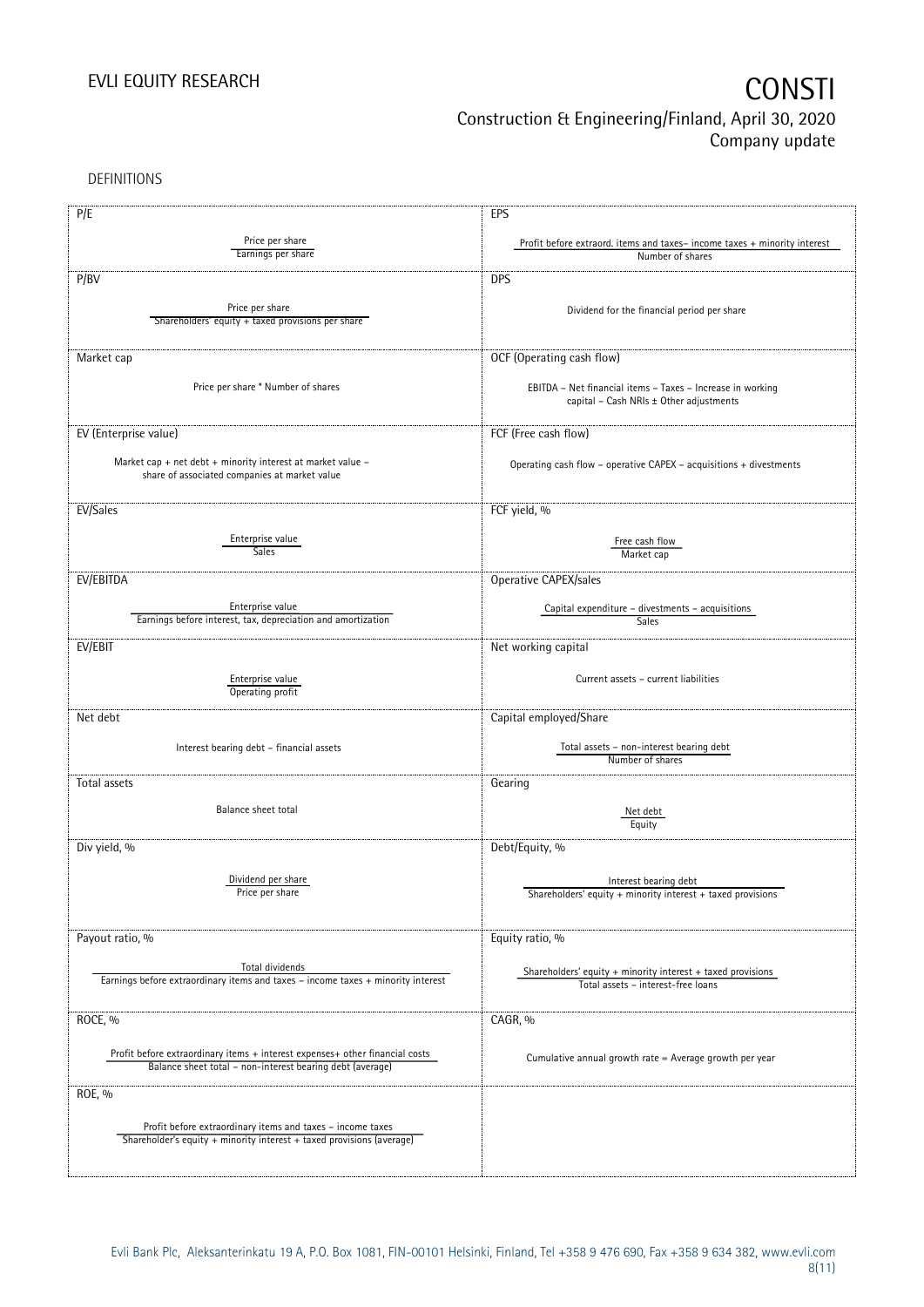### EVLI EQUITY RESEARCH **CONSTITUTE OF A CONSTITUTE OF A CONSTITUTE OF A CONSTITUTE OF A CONSTITUTE OF A CONSTITUTE** Construction & Engineering/Finland, April 30, 2020 Company update

### Important Disclosures

Evli Research Partners Plc ("ERP") uses 12-month target prices. Target prices are defined by utilizing analytical techniques based on financial theory including (but not limited to) discounted cash flow analysis and comparative valuation. The selection of valuation methods depends on different circumstances. Target prices may be altered on the basis of new information coming to light in the underlying company or changes in interest rates, changes in foreign exchange rates, other securities prices or market indices or outlook for the aforementioned factors or other factors that may change the conditions of financial markets. Recommendations and changes by analysts are available at [Analysts' recommendations and ratings revisions](https://research.evli.com/JasperAllModels.action?authParam=key;461&authParam=x;G3rNagWrtf7K&authType=3).

Investment recommendations are defined as follows:

| Target price compared to share price | Recommendation                |
|--------------------------------------|-------------------------------|
| $<-10.96$                            | <b>SELL</b>                   |
| $-10 - (+10)$ %                      | H <sub>O</sub> I <sub>D</sub> |
| $> 10\%$                             | <b>BUY</b>                    |

ERP's investment recommendation of the analyzed company is updated at least 2 timer per year.



The graph above shows the distribution of ERP's recommendations of companies under coverage in 1st of February 2019. If recommendation is not given, it is not mentioned here.

### Name(s) of the analyst(s): Salokivi

This research report has been prepared by Evli Research Partners Plc ("ERP" or "Evli Research"). ERP is a subsidiary of Evli Bank Plc. Production of the investment recommendation has been concluded on 30.4.2020, 7:15. This report has been published on 30.4.2020, 7:30.

None of the analysts contributing to this report, persons under their guardianship or corporations under their control have a position in the shares of the company or related securities.

The date and time for any price of financial instruments mentioned in the recommendation refer to the previous trading day's closing price(s) unless otherwise stated in the report.

Each analyst responsible for the content of this report assures that the expressed views accurately reflect the personal views of each analyst on the covered companies and securities. Each analyst assures that (s)he has not been, nor are or will be, receiving direct or indirect compensation related to the specific recommendations or views contained in this report.

Companies in the Evli Group, affiliates or staff of companies in the Evli Group, may perform services for, solicit business from, hold long or short positions in, or otherwise be interested in the investments (including derivatives) of any company mentioned in the publication or report.

Neither ERP nor any company within the Evli Group have managed or co-managed a public offering of the company's securities during the last 12 months prior to, received compensation for investment banking services from the company during the last 12 months prior to the publication of the research report.

ERP has signed an agreement with the issuer of the financial instruments mentioned in the recommendation, which includes production of research reports. This assignment has a limited economic and financial impact on ERP and/or Evli. Under the assignment ERP performs services including, but not limited to, arranging investor meetings or –events, investor relations communication advisory and production of research material.

ERP or another company within the Evli Group does not have an agreement with the company to perform market making or liquidity providing services.

For the prevention and avoidance of conflicts of interests with respect to this report, there is an information barrier (Chinese wall) between Investment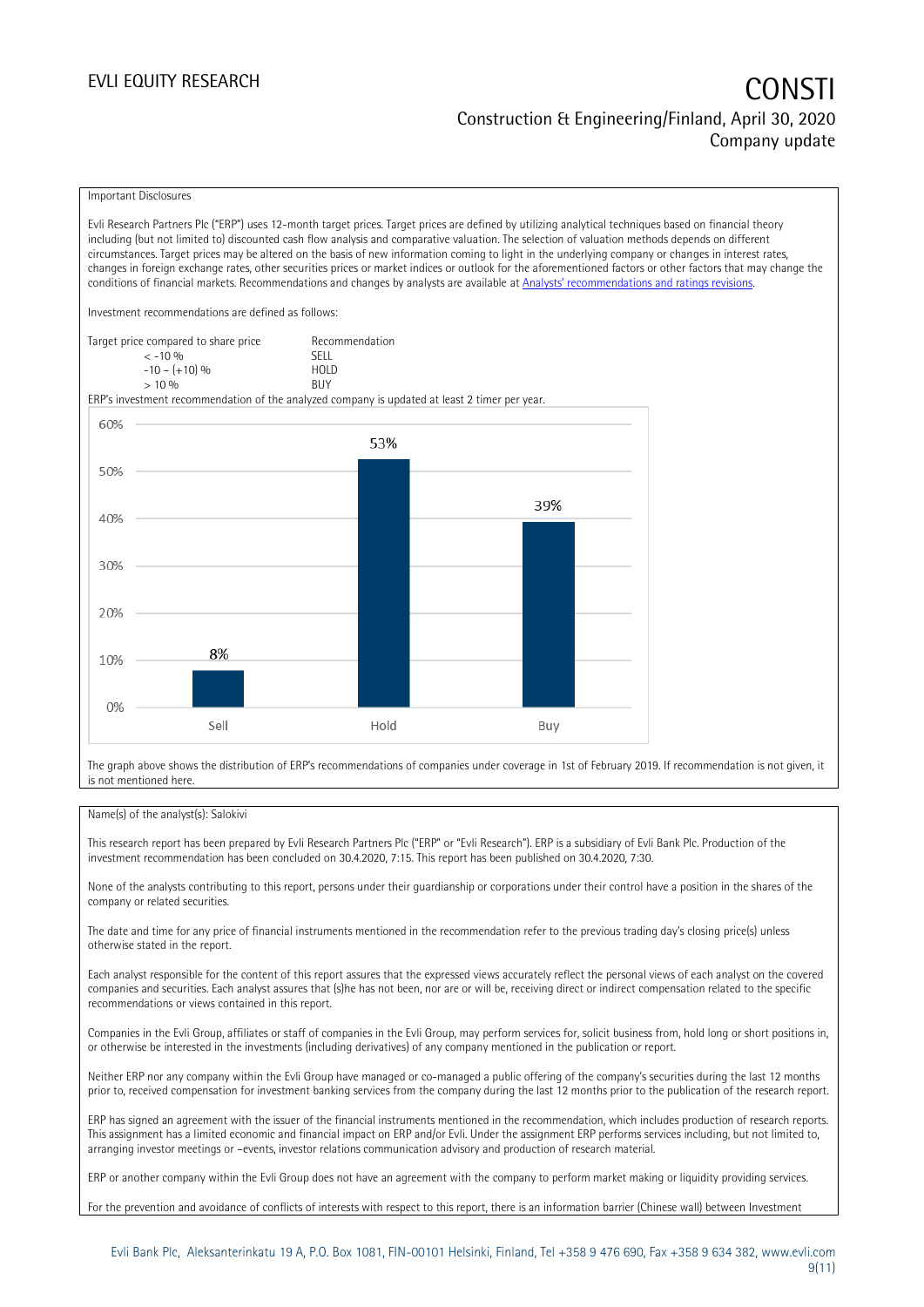### EVLI EQUITY RESEARCH **CONSTITUTE OF A CONSTITUTE OF A CONSTITUTE OF A CONSTITUTE OF A CONSTITUTE OF A CONSTITUTE** Construction & Engineering/Finland, April 30, 2020 Company update

Research and Corporate Finance units concerning unpublished investment banking services to the company. The remuneration of the analyst(s) is not tied directly or indirectly to investment banking transactions or other services performed by Evli Bank Plc or any company within Evli Group.

This report has not been disclosed to the company prior to its dissemination.

This report is provided and intended for informational purposes only and may not be used or considered under any circumstances as an offer to sell or buy any securities or as advice to trade any securities.

This report is based on sources ERP considers to be correct and reliable. The sources include information providers Reuters and Bloomberg, stock-exchange releases from the companies and other company news, Statistics Finland and articles in newspapers and magazines. However, ERP does not guarantee the materialization, correctness, accuracy or completeness of the information, opinions, estimates or forecasts expressed or implied in the report. In addition, circumstantial changes may have an influence on opinions and estimates presented in this report. The opinions and estimates presented are valid at the moment of their publication and they can be changed without a separate announcement. Neither ERP nor any company within the Evli Group are responsible for amending, correcting or updating any information, opinions or estimates contained in this report. Neither ERP nor any company within the Evli Group will compensate any direct or consequential loss caused by or derived from the use of the information represented in this publication.

All information published in this report is for the original recipient's private and internal use only. ERP reserves all rights to the report. No part of this publication may be reproduced or transmitted in any form or by any means, electronic, mechanical, photocopying, recording or otherwise, or stored in any retrieval system of any nature, without the written permission of ERP.

This report or its copy may not be published or distributed in Australia, Canada, Hong Kong, Japan, New Zealand, Singapore or South Africa. The publication or distribution of this report in certain other jurisdictions may also be restricted by law. Persons into whose possession this report comes are required to inform themselves about and to observe any such restrictions.

Evli Bank Plc is not registered as a broker-dealer with the U. S. Securities and Exchange Commission ("SEC"), and it and its analysts are not subject to SEC rules on securities analysts' certification as to the currency of their views reflected in the research report. Evli Bank is not a member of the Financial Industry Regulatory Authority ("FINRA"). It and its securities analysts are not subject to FINRA's rules on Communications with the Public and Research Analysts and Research Reports and the attendant requirements for fairness, balance and disclosure of potential conflicts of interest. This research report is only being offered in U.S. by Auerbach Grayson & Company, LLC (Auerbach Grayson) to Major U.S. Institutional Investors and is not available to, and should not be used by, any U.S. person or entity that is not a Major U.S. Institutional Investor. Auerbach Grayson is a broker-dealer registered with the U.S. Securities and Exchange Commission and is a member of the FINRA. U.S. entities seeking more information about any of the issuers or securities discussed in this report should contact Auerbach Grayson. The securities of non-U.S. issuers may not be registered with or subject to SEC reporting and other requirements.

ERP is not a supervised entity but its parent company Evli Bank Plc is supervised by the Finnish Financial Supervision Authority.